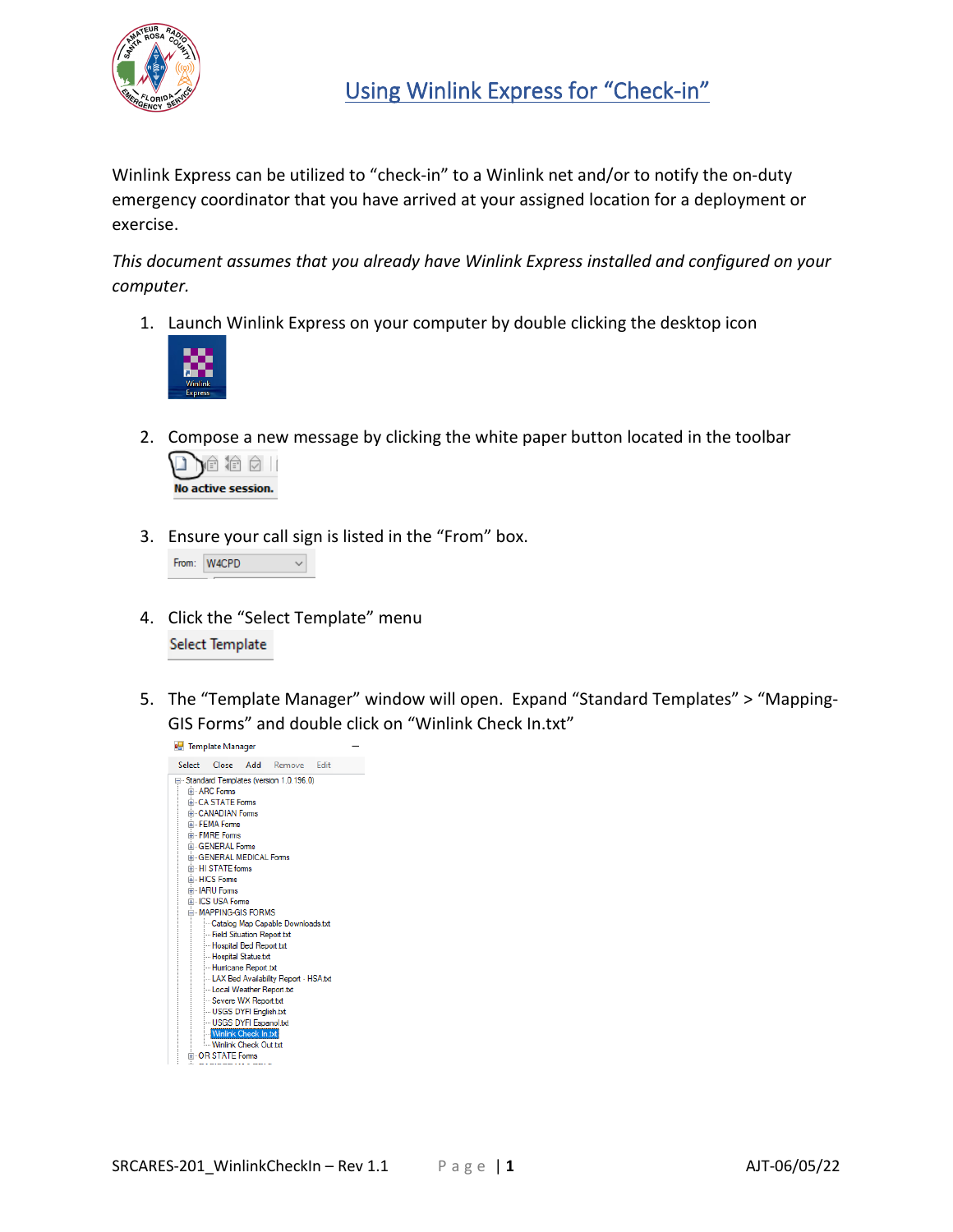

6. A new web browser window will appear with the "Express Check In" form

|                                                         | <b>Winlink Check In</b><br>Santa Rosa County FL |           |
|---------------------------------------------------------|-------------------------------------------------|-----------|
| Setup  <br>Click to add your agency/group name to title | Load Check in Data                              | Form Info |

7. At the top of the form, verify it says "Winlink Check In Santa Rosa County FL."

| Winlink Check In     |                    |  |  |  |  |  |
|----------------------|--------------------|--|--|--|--|--|
| Santa Rosa County FL |                    |  |  |  |  |  |
|                      | Load Check in Data |  |  |  |  |  |

If not:

a. In the top left corner, click "Setup"

Setup  $\circ$ 

b. A dialog box will display prompting you to enter your Agency/Group Title. Enter "Santa Rosa County FL" and then single left click "Ok"

## This page says

| Enter Agency/Group Title |    |        |
|--------------------------|----|--------|
| Santa Rosa County FL     |    |        |
|                          |    |        |
|                          | OK | Cancel |

8. Once the form is displayed, click in the "Date/Time" field to populate the current date and time from your computer. A window will pop up with your current date and time, click "OK"

|         | /Temp/Winlink_Check_In_Initial.html |                                   |                      |                                                                                                                                            |      |                       |    |        |                       |
|---------|-------------------------------------|-----------------------------------|----------------------|--------------------------------------------------------------------------------------------------------------------------------------------|------|-----------------------|----|--------|-----------------------|
| rlando, | ۱۹                                  | Entrance Panel 3CX Phone          | This page says       |                                                                                                                                            |      |                       |    |        |                       |
|         | <b>Setup</b>                        | Click to add your agency/group na | 2021-3-23 13:54      |                                                                                                                                            |      |                       | OK | Cancel |                       |
|         |                                     |                                   |                      | This is for an initial check in via Winlink Express. Also sent as plain text in message body for non-Expres<br>Exercise<br>$\Delta$<br>Net |      | $-N/A-$<br><b>VHF</b> |    |        | <b>Telnet</b><br>Mesh |
|         | Date/Time Click to Add Date/Time    |                                   | <b>Select Status</b> | REAL EVENT ~                                                                                                                               | Band | 220                   |    | Mode   | Packet                |

- 9. Fill in the form:
	- a. In the "Select Status" box, choose whether you are checking in to an "Exercise", "Net", or "REAL EVENT".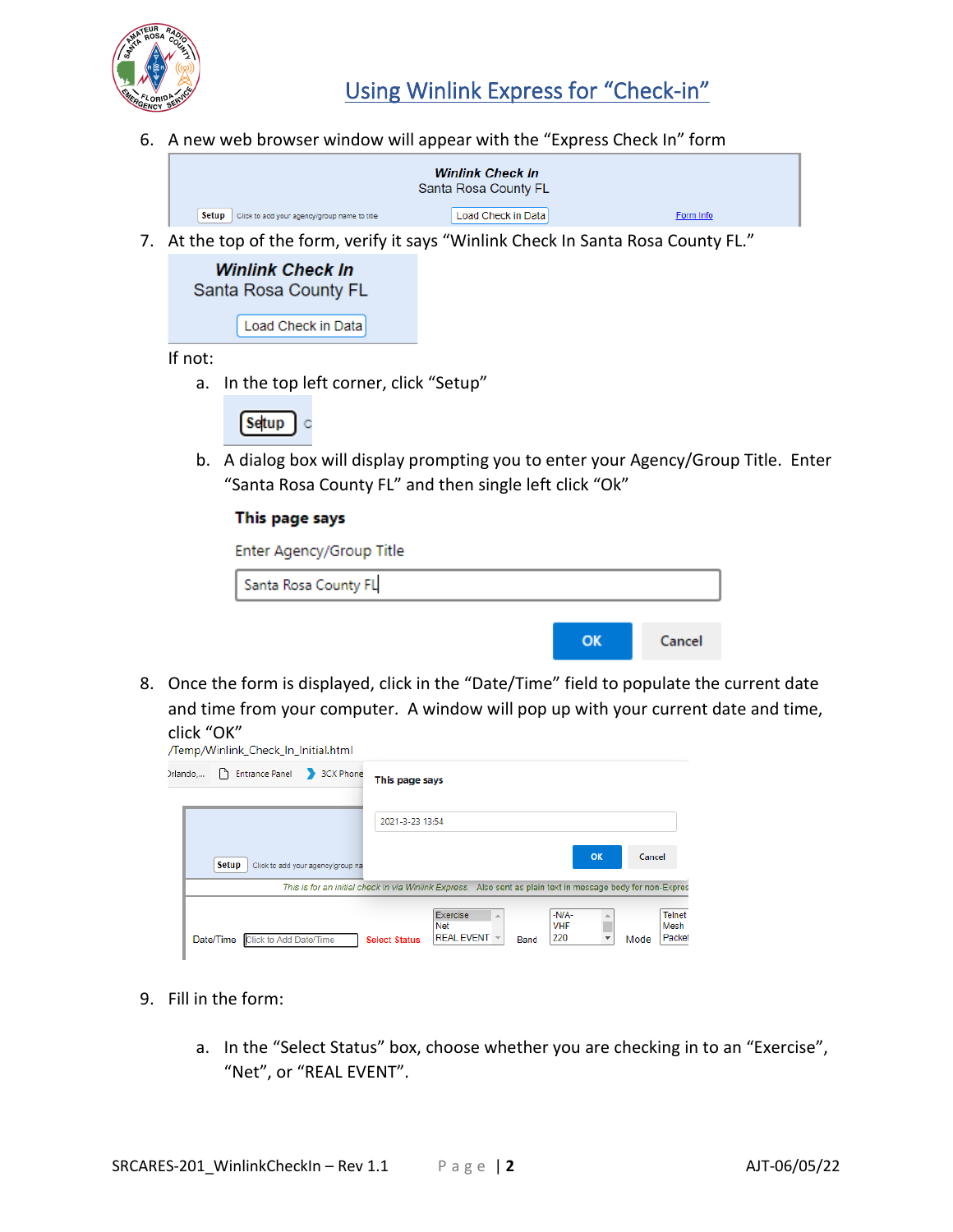

## Using Winlink Express for "Check-in"

- i. If checking in for a deployment or shelter activation, choose "REAL EVENT"
- ii. If checking in to a net, choose "Net"
- iii. If checking in for an exercise, choose "Exercise"
- b. In the "Band" box, select the radio band you are using for Winlink. If using Telnet, select "-N/A-".
- c. In the "Mode" box select the mode you are using to connect to Winlink. If using the internet, it would be "Telnet". If using one of the local VHF/UHF gateways it would be "Packet". If using HF, it would be either "Ardop", "Vara HF", or "Pactor" depending on what mode you plan to use to send the check-in form.
- d. In the "Send To" box type "NFL-SRCEOC;K4SRC-1". Doing this ensure both he primary and backup stations receive the messages.
	- i. NFL-SRCEOC is the tactical address of Santa Rosa County's EOC
	- ii. K4SRC-1 is the secondary ARES station
- e. In the "Call Signs of Initial On-Site Operator(s)", enter your call sign and the call sign of any additional operators with you.
- f. In the "Sender" box, type in your call sign

| Date/Time | 2021-3-23 14:17                                     | <b>Select Status</b> | Exercise<br>A.<br><b>Net</b><br>$REAL$ EVENT $\sim$ | Band | $-N/A-$<br><b>VHF</b><br>220 | Mode | <b>TVICOTT</b><br>Packet<br>Ardop<br>Vara HF |
|-----------|-----------------------------------------------------|----------------------|-----------------------------------------------------|------|------------------------------|------|----------------------------------------------|
|           | Send To NFL-SRCEOC                                  |                      |                                                     |      |                              |      | Clear ALL "Send To" Entries.                 |
|           | Entries will remain until you change or clear them. |                      |                                                     |      |                              |      |                                              |
|           | Calls Signs of Initial On-Site Operator(s) W4CPD    |                      |                                                     |      |                              |      | W4CPD<br>Sender                              |

- g. In the "Location" field
	- i. If checking into a net from home, Enter "Home" and your city/state, for example "Home – Pace, FL".
	- ii. If checking in for an activation or deployment, enter the actual location's name and city/state as well as what room you are in. For example, "Milton Community Center in Gym – Milton, FL"
- h. In the "Decimal GPS Coordinates"
	- i. If checking in from home, please only use 3 decimal places for relative position (unless you wish your full GPS coordinates to be sent.)
	- ii. For an activation or deployment, please use your full GPS coordinates in the event of an emergency.
		- 1. While most of these locations are known, it is good practice to determine your GPS location as a skill.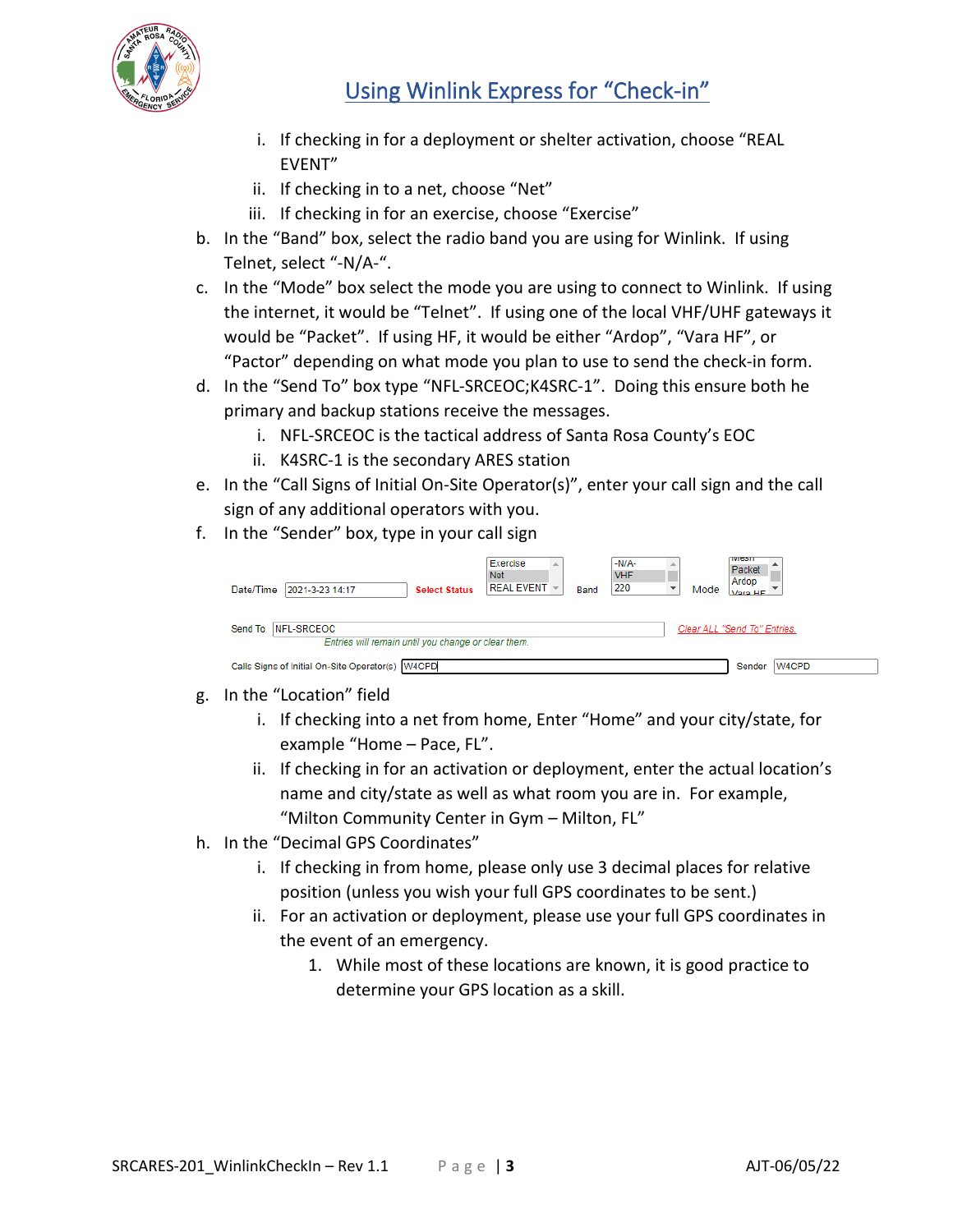

i. Your "MGRS" and "Grid" square information will fill in automatically once the GPS coordinates are entered.



- j. In the "Comments" box, enter any relevant comments.
	- i. For an activation or deployment, comments might contain "Arrived at Milton Community Center, setup antenna/radio, and checked in with Shelter manager."
	- ii. For a net, no comments are required.

|                              | Comments Max Characters 250 |
|------------------------------|-----------------------------|
| Just checking in to the net. |                             |
|                              |                             |
|                              |                             |

10. Upon completion of the form, review your entries for correct spelling and appropriate information then click "Submit" at the bottom of the form.

11. A message will display advising you to click "OK" and then close your web browser window.

| This page says                                                                                                                                                           |          |        |
|--------------------------------------------------------------------------------------------------------------------------------------------------------------------------|----------|--------|
| To complete your form submission, click OK and close the open<br>browser window. You will return to the new message window so you<br>can post your message to the outbox |          |        |
|                                                                                                                                                                          | $\alpha$ | Cancel |

12. Once you close your web browser, you should see a fully completed Winlink message. **Do not change** anything.